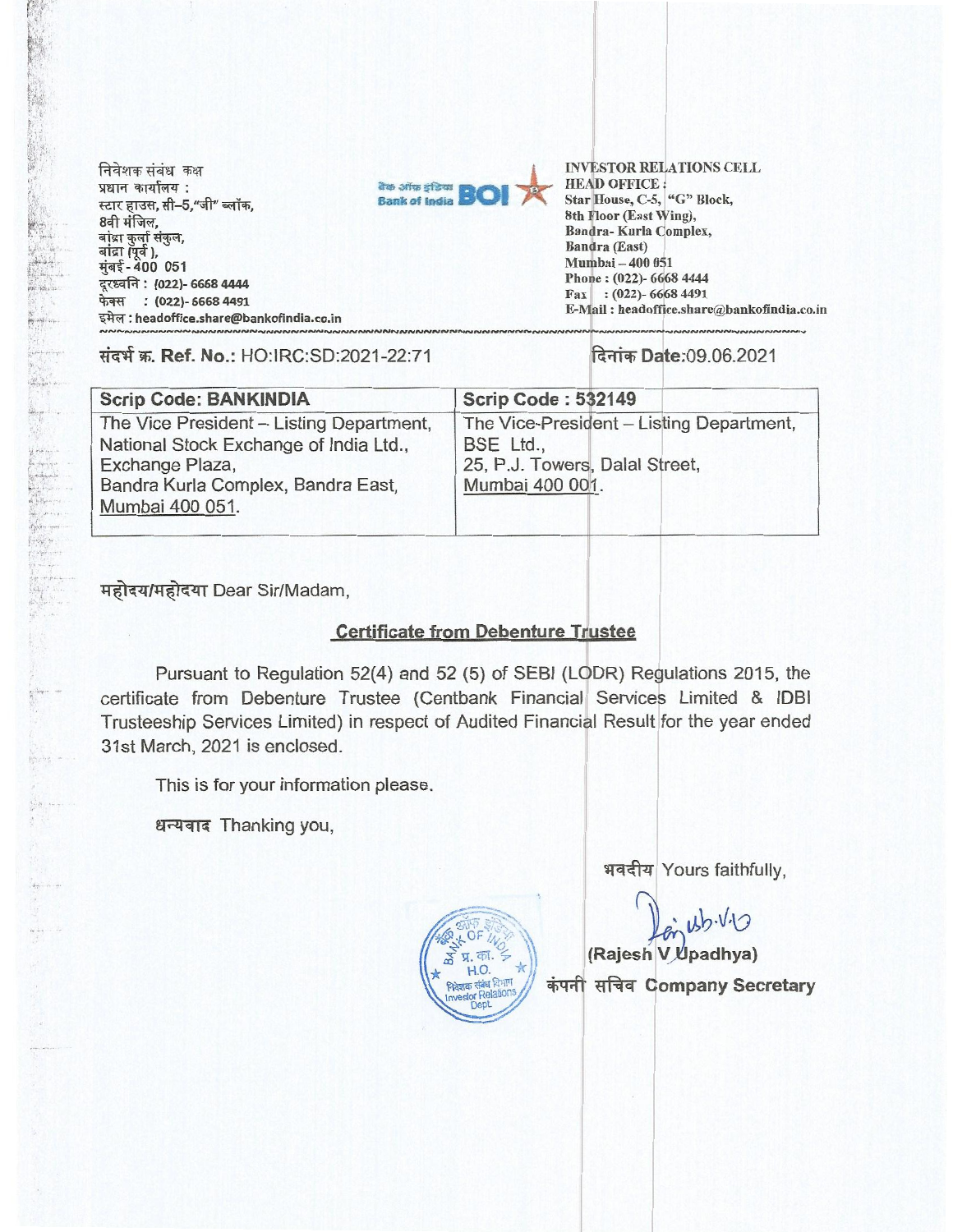

### CENTFIN: 2021:159 08 June 2021

To, Bank of India, Investor Relations Cell, Head office: C-5, "G" Block,  $8<sup>th</sup>$  Floor (East Wing), Bandra - Kurla Complex, Bandra (East), Mumbai - 400 051

### **Sub: Letter of Debenture Trustee pursuant to Regulation 52 (5) of the SEBI (Listing Obligations and Disclosure Requirement) 2015 - for the half year ended 31 March 2021**

Dear Sir/ Madam,

This has reference to the Bonds issued by Bank of India **("Issuer")** wherein Centbank Financial Services Limited is acting as the Bond Trustee and listed on National Stock Exchange (NSE) **("Listed Securities").** 

Pursuant to Regulation 52 (4) read with Regulation 52 (5) of the SEBI (Listing Obligations and Disclosure Requirement) 2015, the Issuer is required to submit the documents required there along with its half yearly/ annual financial results to the Stock Exchange, with a letter of the Bond Trustee (Centbank Financial Services Limited) that the Bond Trustee has noted the contents furnished by the Issuer as per Regulation 52 (4).

In pursuance thereof we hereby confirm that we have received the aforesaid information vide your email dated 07 June 2021 along with the relevant/ necessary supporting(s) and we have noted the contents provided therein, without verification, in respect of the following Listed Debt Securities issued by the Issuer:

| Sr. No. | <b>Bond Series</b>                   | ISIN No.     | <b>Issue Date</b> |
|---------|--------------------------------------|--------------|-------------------|
|         | 8.52% Tier II Bonds<br>(Series XII)  | INE084A08060 | 31.12.2015        |
| 2       | 8.57% Tier II Bonds<br>(Series XIII) | INE084A08094 | 07.07.2016        |
| 3       | 8.00% Tier II Bonds<br>(Series XIV)  | INE084A08110 | 27.03.2017        |

**For CENTBANK FINANCIAL SERVICES LTD XK FINA<br>Ezimator**<br>Sidnator

**Auth&ised Signatory** 

#### **CENTBANK FINANCIAL SERVICES LIMITED**

(Formerly: Centbank Financial & Custodial Services Ltd., erstwhile: The Central Bank Executor & Trustee **Co.** Ltd.) Regd. Office : Central Bank of India - MMO Bldg., 3rd Floor, (East Wing) 55, Mahatma Gandhi Road, Fort, Mumbai 400001. **3**: (022) 2261 6217 (3: (022) 2261 6208 E-mail : info@cfsl,in Website: www.cfsl.in CIN: U67110MH1929G01001484